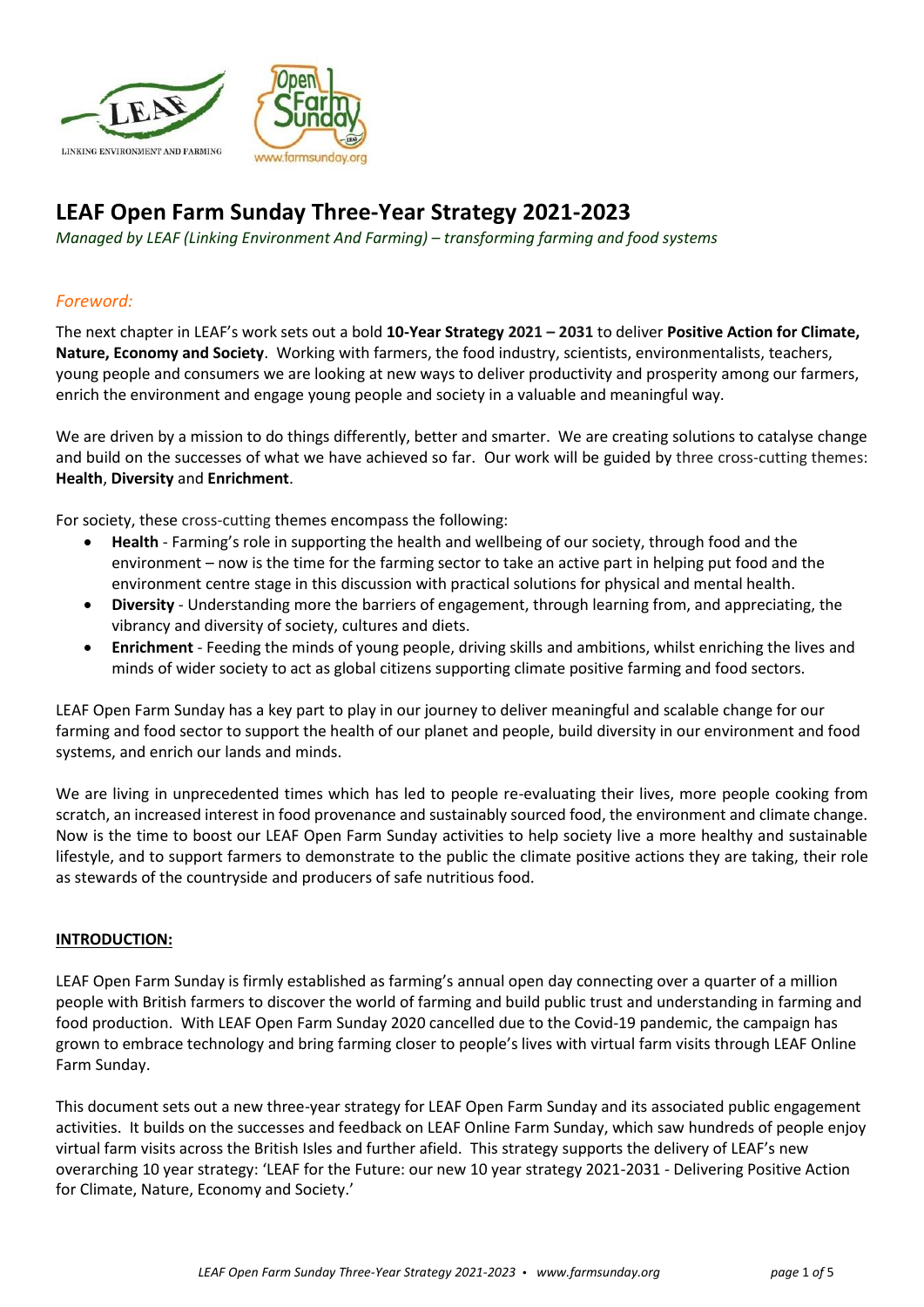This LOFS strategy which will run from 2021-23, will focus on:

- Building the LOFS brand to ensure a continued positive impact on the whole farming industry and society
- Enriching the lives and minds of wider society to act as global citizens supporting climate positive farming
- Building our community of LOFS farmers to keep them motivated to share their farming stories
- Collaborating with supporters to gain maximum reach and impact, and we will
- Innovate and inspire taking action from insight and being creative in delivery.

The LOFS campaign will be reviewed annually and adjustments to this three-year strategy made accordingly.

### **PART 1: AIMS AND AMBITION**

\_\_\_\_\_\_\_\_\_\_\_\_\_\_\_\_\_\_\_\_\_\_\_\_\_\_\_\_\_\_\_\_\_\_\_\_\_\_\_\_

LEAF Open Farm Sunday helps to deliver LEAF's vision and mission:

• *Our vision*

'A global farming and food system that delivers Climate Positive action, builds resilience and supports the health, diversity and enrichment of our food, farms, the environment and society.'

• *Our mission* 

'To inspire and enable more circular approaches to farming and food systems through integrated, regenerative and vibrant nature-based solutions, that deliver productivity and prosperity among farmers, enriches the environment and positively engages young people and wider society.'

#### **Aims:**

The overarching aims of LEAF Open Farm Sunday and its associated wider public engagement activities are:

- To enrich the lives and minds of wider society to act as global citizens supporting climate positive farming and food sectors
- To provide a memorable experience, connecting over a quarter of a million people each year with farmers, food production and the countryside in an informative and engaging way.
- To give farmers the skills, confidence and resources to effectively unite to promote the farming industry, engage with society and communicate the vital work they do, what they deliver and how farming impacts on all our lives.

# **Global responsibility:**

LEAF Open Farm Sunday makes a positive contribution to the delivery of 11 of the 17 United Nations Sustainable Development Goals – developed by the United Nations in 2015 for 2030.



Goal 2: …achieve food security & improved nutrition & **promote sustainable agriculture** Goal 3: Ensure **healthy lives and promote well-being for all at all ages** Goal 4: …quality education & **promote lifelong learning opportunities** Goal 5: Achieve **gender equality** & **empower all women and girls** Goal 6: Ensure availability and **sustainable management of water** and sanitation for all Goal 7: Ensure access to affordable, reliable, **sustainable** & **modern energy for all** Goal 11: Make cities and **human settlements inclusive, safe, resilient & sustainable** Goal 12: Ensure **sustainable consumption** & production patterns Goal 13: Take urgent **action to combat climate change** & its impacts Goal 15: …promote **sustainable use of terrestrial ecosystems**… & **halt biodiversity loss** Goal 16: Promote peaceful & **inclusive societies for sustainable development**…

# **PART 2: LOFS STRATEGY 2021-23**

Our LOFS strategy encapsulates the enthusiasm, passion and drive that many involved in LEAF Open Farm Sunday experience, and expresses them in five key strategies:

- **1. Build the LOFS brand**
- **2. Enrich the lives and minds of wider society**
- **3. Build our farmer community**
- **4. Collaborate with supporters**
- **5. Innovate and inspire**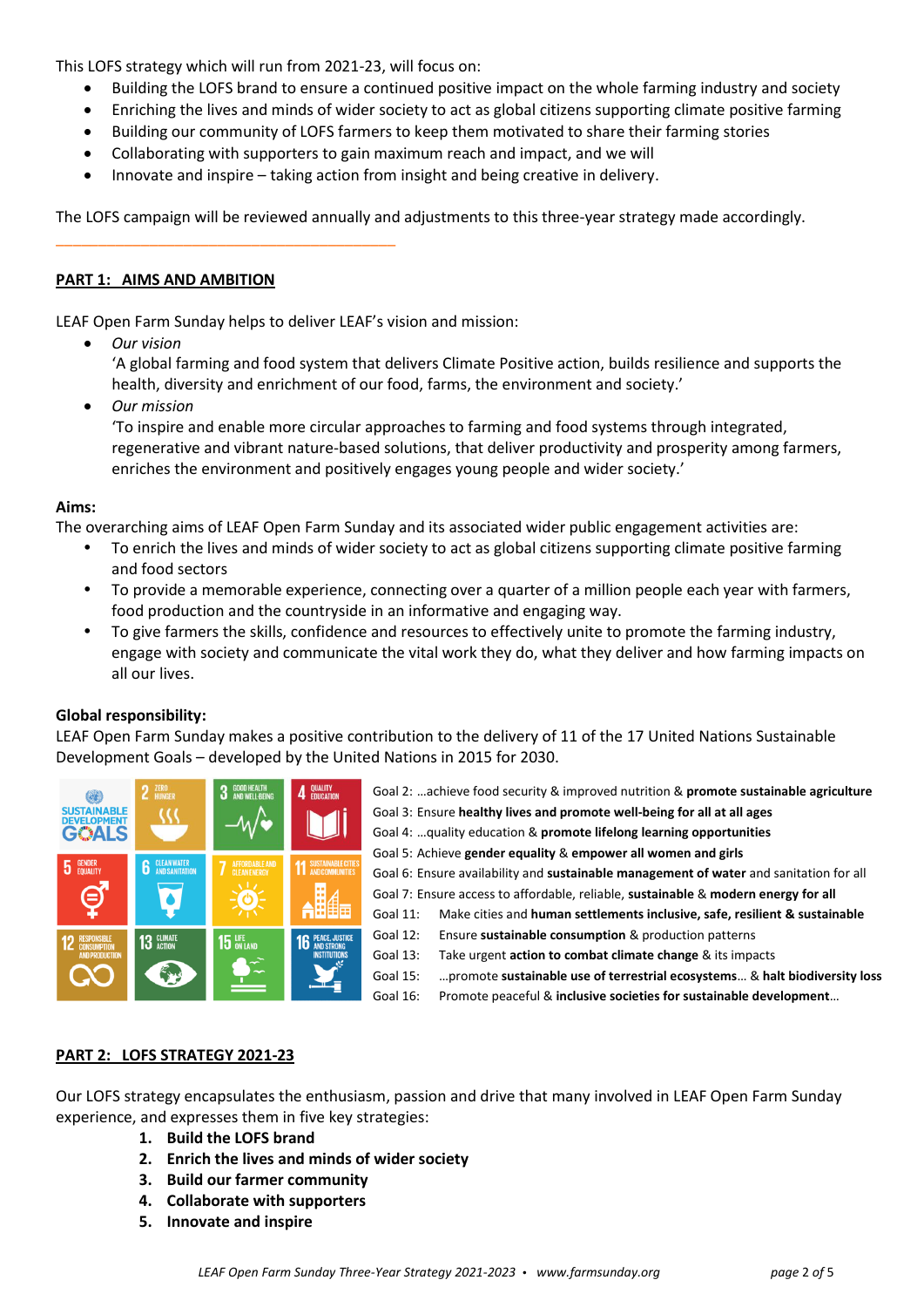# **1. Build the LOFS brand -** *to ensure a continued positive impact on British farming and wider society We will do this by…*

*For society:*

- Creating more opportunities to connect with farming and 'meet a farmer'. In 2021:
	- LEAF Open Farm Sunday on-farm visits on 13<sup>th</sup> June
	- LEAF Online Farm Sunday 28<sup>th</sup> March and 26<sup>th</sup> September
	- plus short virtual visits to farms on the first Sunday of each month
- Stronger, broader, deeper messaging and reaching out to new audiences.
- Celebrating British farming and all it delivers whilst recognising that food security and climate change are global issues (approx. 40% food consumed in the UK is imported)
- Extend engagement throughout the year with a planned social media campaign to keep farming in the hearts and minds of the British public - maximising the opportunity to travel across Britain and worldwide through Facebook live virtual farm tours to see different farm enterprises, habitats, and connect with the characters who farm there.

#### *For farmers:*

- Inspiring and re-energising host farmers to take part in LOFS, to share experiences, ideas and enthusiasm
- Provide clear leadership to guide and support farmers to engage with the public effectively. *For stakeholders:*
	- Build stronger connections with our sponsors, networks, organisations and businesses to reach out to farmers, the wider industry and consumers to promote LOFS21.

# **2. Enrich the lives and minds of wider society -** *to act as global citizens supporting climate positive farming and food sectors*

# *We will do this by…*

*For society:*

- Provide trustworthy, unbiased information which inspires consumers, helps them to make better, informed choices and nudges them forwards to healthier lifestyles and food choices, acting as global citizens supporting climate positive farming and food sectors
- Help the public to understand and value the health and welfare benefits of nutritious food and the natural environment.

# *For farmers:*

- Share with farmers insights from LOFS and wider society, so they better understand consumers and are more prepared to effectively engage with the public and win their trust and support
- Encourage and support farmers to share their amazing stories showcasing their agro-ecological approaches, environmental enrichment and their commitment to drive change and deliver more sustainable farming.

*For stakeholders:*

• Collaborate with partners to share information and resources to effectively engage with society to change attitudes and behaviours, build trust and understanding in sustainable farming and food production, and drive positive action for climate, nature, economy and society.

# **3. Build our community of LOFS farmers**

*We will do this by…*

*For farmers:*

- Motivating and re-energising LOFS host farmers by boosting communications, sharing insights, feedback and top tips, through blogs, vlogs, zooms, website information and more.
- Involving our community of LOFS host farmers throughout the year, showcasing and celebrating farming across the British Isles.
- Build a stronger support network for LOFS farmers led by a new, upskilled team of LOFS Ambassadors. Build on the energy, personal contact and skills of farmers, keeping them engaged and motivated to communicate their farming story.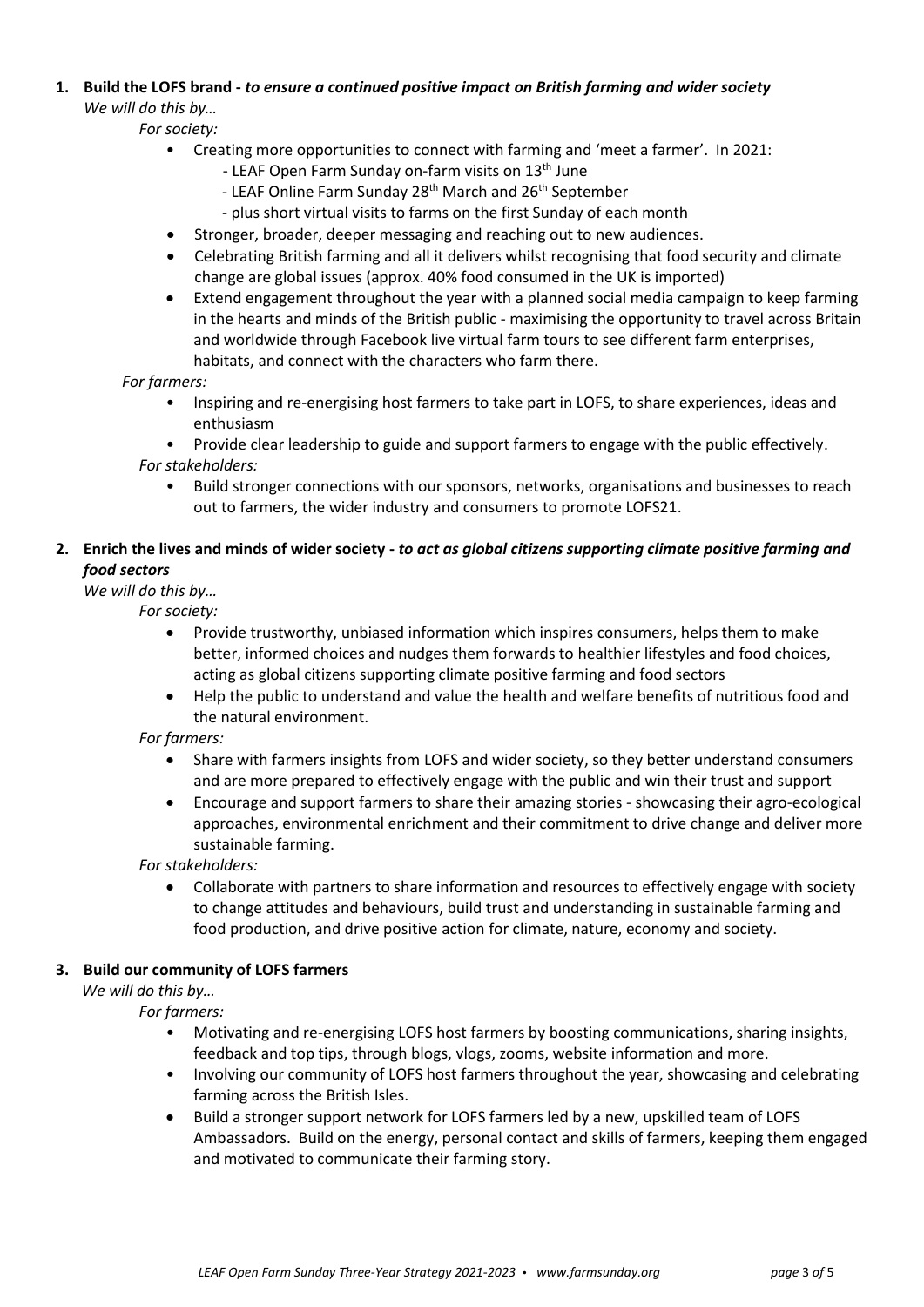#### **4. Collaborate with supporters**

*We will do this by…*

*For stakeholders:*

- Regular communications with sponsors, supporters and industry stakeholders to keep everyone informed and updated with LOFS information and encourage them to promote LOFS.
- New assets for stakeholders to share through their communications channels.

# **5. Innovate and inspire**

*We will do this by…*

*For society, farmers and supporters:*

- Research and measure impact to ensure activity is based on evidence
- To find new ways of working to reach out to new audiences
- Be creative and responsive in the way we deliver the campaign to inspire and entertain!

# **PART 3 TACTICS, FOCUS AND THEMES**

# *Primary focus:*

# **LEAF Open Farm Sunday**, **13th June 2021 (12th June 2022, 11th June 2023)**

- On-farm visits *Covid-permitting*
- 2021 is our 15<sup>th</sup> anniversary LEAF Open Farm Sunday farming's annual open day.

# *Secondary focus:*

# **LEAF Online Farm Sunday x 2**

- Discover the world of farming in Springtime **Sunday 28th March 2021**
- Discover the world of farming in Autumn **Sunday 26th September 2021**
- A programme of short virtual farm tours broadcast live on Facebook, plus farmers are invited to post videos, photos, stories which we will share and like.

# *Plus:*

# **Monthly Facebook live virtual farm visits**

- *–* To keep farming in the hearts and minds of the public following the farming year; sharing more farming stories
- *–* 1 st Sunday of each month one farmer live on LOFS Facebook channel in the afternoon.

# *Themes for 2021…*

*To provide a focus for messaging across LOFS activities – on-farm and online events. To build the conversations between farmers and wider society around sustainable food, farming, the environment and climate change.*

The focus for key messages will be:

- Health and wellbeing healthy soil, healthy crops = a varied diet for our health
- Climate change how our food choices impact on farmers and the planet

# *Call to action…*

*Building the conversations. Nudging people to take action. Debating the topics.*

We recognise that everyone, farmers and wider society, have to act now and take positive action on climate change.

- All LOFS activity will be showing society: this is the positive action farmers are doing to mitigate climate change.
- We will be challenging society with a call to action what are you going to do to support this?

# **PART 4. MOVING FORWARDS: OUR 3 YEAR PLAN**

It is anticipated that this strategy for 2021 will be rolled out in 2022 and 2023.

A full review of the year's LOFS activities (live and virtual) will take place in Autumn 2021 and adjustments made accordingly.